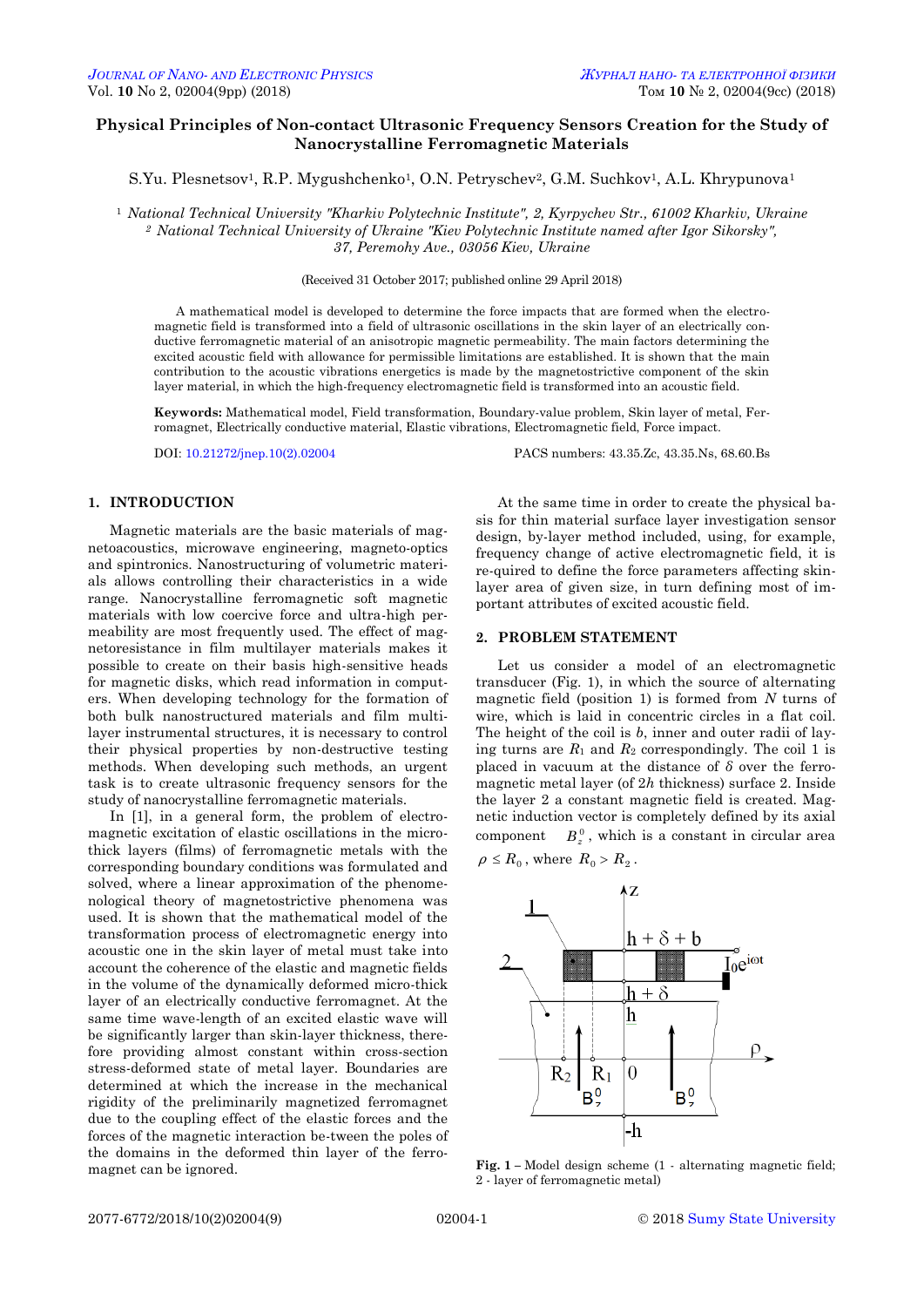S.YU. PLESNETSOV, R.P. MYGUSHCHENKO, ET AL. *J. NANO- ELECTRON. PHYS.* **[10](#page-0-2)**, [02004](#page-0-2) [\(2018\)](#page-0-2)

When alternating electric current  $i(t) = I_0 e^{i\omega t}$ flows through the coil turns, axisymmetric alternating magnetic field appears in the skin layer of the metallic ferromagnetic plate with vector  $\vec{H}^*(\rho,z,t)$  which intensity varies in time according to the law  $e^{i\omega t}$  with the amplitude value  $\vec{H}^*(\rho,z)$ , where  $\rho$ , *z* are the coordinates of the point in the cylindrical coordinate system  $(\rho, \varphi, z)$ , the plane  $z = 0$  which is aligned with the middle plane of the layer. The cumulative effect of alternating and constant magnetic fields generates in a volume and on the surface of the ferromagnetic layer the Lorentz forces and magnetostriction forces, which we will henceforth call the Joule forces.

## **3. ANALYSIS OF THE FORCE FACTORS THAT ARE FORMED BY THE ELECTROMAGNETIC TRANSDUCER IN THE SKIN LAYER AND IN THE VOLUME OF THE FERROMAGNET**

In order to perform a comparative evaluation of the above-mentioned force factors, we determine the amplitude values of the radial  $H^*_{\rho}(\rho, z)$  and axial  $H^*_{z}(\rho, z)$ components of the intensity vector of alternating magnetic field in the ferromagnetic plate. Let us consider alternating magnetic field in the region No.1, where  $h \leq z < \infty$ . The amplitude value of the intensity vector of alternating magnetic field in this region is denoted by the symbol  $\vec{H}^{(1)}(\rho,z)$  $\vec{H}^{(1)}(\rho,z)$ . In the region No.1 there are external currents with a surface density  $\vec{J}^{(1)} = \vec{e}_{\varphi} J_0$ , where  $\vec{e}_{\varphi}$  – a unit vector of the circular axis of the polar angles, and  $J_0$  – a surface density of the external current, herewith

$$
J_0 = \frac{I_0 N}{b(R_2 - R_1)} f_1(\rho) f_3(z), \tag{1}
$$

where the regulatory functions  $f_1(\rho)$  and  $f_3(z)$ have the following properties:

$$
f_1(\rho) = \begin{cases} 1 \,\forall \, \rho \in [R_1, R_2], \\ 0 \,\forall \, \rho \notin [R_1, R_2], \end{cases}
$$

$$
f_3(z) = \begin{cases} 1 \,\forall \, z \in [h + \delta, h + \delta + b], \\ 0 \,\forall \, z \notin [h + \delta, h + \delta + b]. \end{cases}
$$

Let us introduce the vector potential  $A(\rho, z)$  $\vec{A}(\rho,z)$ , where  $rot \vec{A}(\rho, z) = \vec{B}^{(1)}(\rho, z) = \mu_0 \vec{H}^{(1)}(\rho, z)$  $\rightarrow$   $\rightarrow$   $\rightarrow$   $\rightarrow$   $\rightarrow$   $\rightarrow$  $= B^{(1)}(\rho, z) = \mu_0 H^{(1)}(\rho, z)$ . In this case, from the first Maxwell equation *rot*  $\vec{H} = \vec{J}$  $= J$  the equation for the vector potential follows, which in extended shape can be written as

$$
-A_{\varphi,zz}(\rho,z) + \frac{1}{\rho^2}A_{\varphi}(\rho,z) - \frac{1}{\rho}A_{\varphi,\rho}(\rho,z) - A_{\varphi,\rho\rho}(\rho,z) = \mu_0 J_0 f_1(\rho) f_3(z), \qquad (2)
$$

For the vector potential  $A_{\varphi}(\rho, z)$  boundary conditions are to be met:

$$
\lim_{r \to \infty} {\left\{\rho A_{\varphi}(\rho,z); \rho A_{\varphi,\rho}(\rho,z); \rho A_{\varphi,z}(\rho,z)\right\}} = 0, \quad (3)
$$

where  $r = \sqrt{\rho^2 + z^2}$  is the distance to the source.

To solve the equation (2) let us use the direct Hankel transform.

$$
A_{\varphi}(\gamma,z) = \int_{0}^{\infty} \rho A_{\varphi}(\rho,z) J_{1}(\gamma \rho) d\rho , \qquad (4)
$$

where  $J_1(\gamma \rho)$  is Bessel function of the first order – the core of the integral transformation;  $\gamma$  is a parameter of the integral transformation (real number, determined on a half-open interval  $[0,\infty)$ ). The original image  $A_{\varphi}(\rho,z)$  of the unknown function corresponds to the integral image  $A_{\varphi}(\gamma, z)$ , which is determined from the known value  $A_{\varphi}(\gamma,z)$  as a result of the implementation of the inverse integral Hankel transform of the following form

$$
A_{\varphi}(\rho,z) = \int_{0}^{\infty} \gamma A_{\varphi}(\gamma,z) J_{1}(\gamma \rho) d\gamma . \tag{5}
$$

Let us influence the (2) equation by the direct transformation (4) receiving

where 
$$
R(\gamma, z) = R(\gamma) f_3(z)
$$
;  $R(\gamma) = \frac{I_0 N}{\gamma b} W(\gamma, R)$ ;  
\n
$$
W(\gamma, R) = \frac{\pi}{2(1 - R_1/R_2)} \left[ \Omega(\gamma R_2) - \frac{R_1}{R_2} \Omega(\gamma R_1) \right];
$$
\n
$$
\Omega(\gamma R_j) = J_1(\gamma R_j) \mathbf{H}_0(\gamma R_j) - J_0(\gamma R_j) \mathbf{H}_1(\gamma R_j),
$$

 $-A_{\varphi,zz}(y,z)+\gamma^2 A_{\varphi}(y,z)=\mu_0 R(y,z),$  (6)

 $j = 1,2$ ;  $\mathbf{H}_{\nu}(\gamma R_j)$   $(\nu = 0;1)$  – Struve function of  $\nu$ power series.

The solution for the equation (6), which meets the boundary conditions (3), is as follows

$$
A_{\varphi}(\gamma, z) = [A_0 + A(z)]e^{\gamma z} + [B + B(z)]e^{-\gamma z}, \quad (7)
$$

where

$$
A_0 = -\mu_0 I_0 N W(\gamma, \Gamma) e^{-\gamma h} / (2\gamma^2);
$$
  
\n
$$
W(\gamma, \Gamma) = \frac{\pi e^{-\gamma \delta}}{2(1 - R_1/R_2)} \left[ \Omega(\gamma R_2) - \frac{R_1}{R_2} \Omega(\gamma R_1) \right] \frac{(1 - e^{-\gamma b})}{\gamma b}.
$$
 (8)

The way the function  $W(\gamma, \Gamma)$  changes defines in fact the lower integration limit when performing the reverse Hankel transform in accordance to (5). Analyzing the  $W(\gamma, \Gamma)$  function behavior can show thet in case of  $\mathcal{R}_2$  ≥10 it has extremely low values for real induc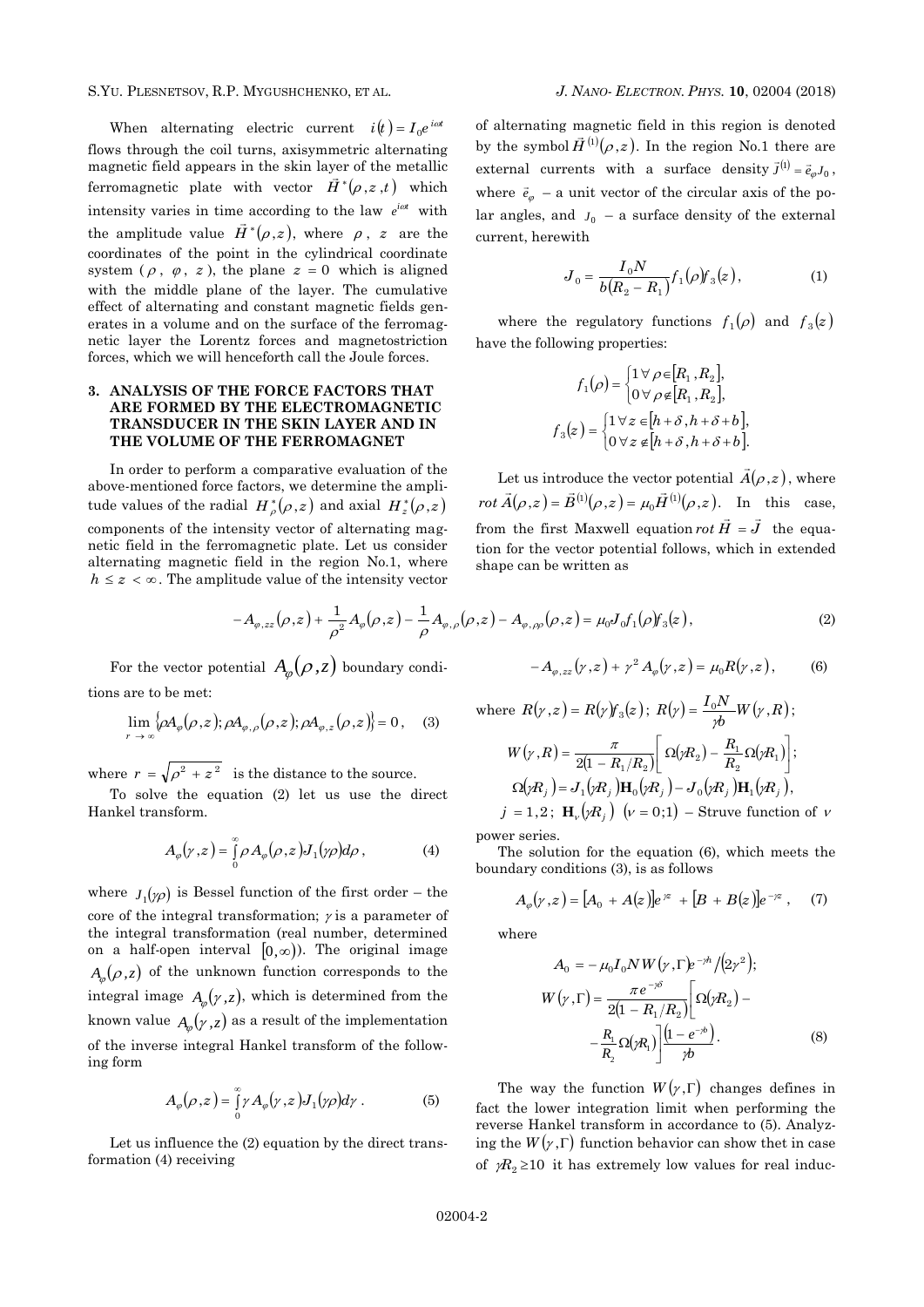tive coil sizes. Therefore integration by (5) on the interval  $\left[\gamma R_{2},\infty\right)$  has no significant impact on reverse Hankel transform. Thus, instead of infinity as upper integration limit in (5) values  $\gamma_{\text{max}} \approx 10/R_2$  can be used. When  $R_2 = 2{,}5{\cdot}10^{-3}$  m we have  $\gamma_{\text{max}} = 4000$ .

Varied constants  $A(z)$  and  $B(z)$  are defined traditionally

$$
A(z) = -\frac{\mu_0 I_0 N}{2\gamma^2} W(\gamma, \Gamma) \int_{h+\delta}^{z} e^{-\gamma x} dx ,
$$
  

$$
B(z) = \frac{\mu_0 I_0 N}{2\gamma^2} W(\gamma, \Gamma) \int_{h+\delta}^{z} e^{-\gamma x} dx .
$$

where  $R(\gamma, x) = R(\gamma, z)$ . Symbol *B* in (7) marks the constant to be defined. Obviously, when  $z \leq h + \delta$  the varied constants  $A(z) = B(z) = 0$ .

As  $\vec{H}^{(1)}(\rho,z) = rot \left[\vec{A}(\rho,z)\right]/\mu_0$  $= rot |A(\rho, z)|/\mu_0$ , then the amplitudes of the components of the intensity vector of alternating magnetic field in the half-space  $z \geq h$  are determined as follows:

$$
H_{\rho}^{(1)}(\rho,z) = -\frac{1}{\mu_0} A_{\varphi,z}(\rho,z),
$$
  

$$
H_{z}^{(1)}(\rho,z) = \frac{1}{\mu_0} \left( \frac{1}{\rho} A_{\varphi}(\rho,z) + A_{\varphi,\rho}(\rho,z) \right).
$$
 (9)

Let us determine the integral images of the components of the intensity vector of alternating magnetic field according to Hankel with the following expressions

$$
H_{\rho}^{(1)}(\gamma,z) = \int_{0}^{\infty} \rho H_{\rho}^{(1)}(\rho,z) J_{1}(\gamma \rho) d\rho , \qquad (10)
$$

$$
H_z^{(1)}(\gamma,z) = \int_0^\infty \rho \, H_z^{(1)}(\rho,z) J_0(\gamma \rho) d\rho \; . \tag{11}
$$

Influencing on (9) by the integral transformations  $(10)$  and  $(11)$ , we obtain

 $\vec{E}^*(\rho,z)$  is an amplitude of the intensity vector of the

 $(\beta, \lambda = \rho, z; \rho \Leftrightarrow 1; z \Leftrightarrow 3)$  is an amplitude value of

 $\vec{B}^*(\rho,z) = \vec{e}_{\lambda} \mu_{\lambda\beta}^{\varepsilon} H_{\beta}^*(\rho,z)$ 

$$
H_{\rho}^{(1)}(\gamma,z) = -\frac{\gamma}{\mu_0} \left[ A_0 + A(z) \right] e^{i\alpha} - \left[ B + B(z) \right] e^{-i\alpha} \},\tag{12}
$$

$$
H_z^{(1)}(\gamma, z) = \frac{\gamma}{\mu_0} \Big[ A_0 + A(z) \Big] e^{\gamma z} + [B + B(z)] e^{-\gamma z} \Big]. \tag{13}
$$

eddy electric field;

It follows from the computational formulas (12) and (13) and from the definitions of the variable constants  $A(z)$  and  $B(z)$  that at  $z < h + \delta$  the expressions for calculating integral images  $H_{\rho}(\gamma, z)$  and  $H_{z}(\gamma, z)$  take the following form

$$
H_{\rho}^{(1)}(\gamma, z) = -\frac{\gamma}{\mu_0} \left( A_0 e^{\gamma z} - B e^{-\gamma z} \right),
$$
  

$$
H_z^{(1)}(\gamma, z) = \frac{\gamma}{\mu_0} \left( A_0 e^{\gamma z} + B e^{-\gamma z} \right).
$$
 (14)

Let us determine the expressions for calculating the amplitude values  $H^*_{\beta}(\rho,z)$  of the components of the intensity vector of alternating magnetic field in the volume of a magnetized ferromagnet.

The Maxwell equations in the volume of a conducting ferromagnet are written in the following form

$$
rot \vec{H}^*(\rho, z) = \vec{J}^*(\rho, z),
$$
  

$$
rot \vec{E}^*(\rho, z) = -i\omega \vec{B}^*(\rho, z),
$$
 (15)

where  $\vec{J}^*(\rho,z) = \vec{e}_{\varphi} J_{\varphi}^*(\rho,z)$ is an amplitude value of the vector density of the eddy current conductivity;

the vector of magnetic induction; 
$$
\vec{e}_{\lambda}
$$
 is a unit vector of  
the cylinderical coordinate system.  
Since  $J_{\varphi}^{*}(\rho, z) = r_0 E_{\varphi}^{*}(\rho, z)$ , where  $r_0$  is a specific  
electric conductivity, then the system of equations (15)  
becomes a vector equation of the following form

$$
rot\left[ rot_{\varphi} \vec{H}^*(\rho,z) \right] + \vec{e}_{\lambda} \left[ i \omega r_2 \mu_{\lambda\beta}^{\varepsilon} H^*_{\beta}(\rho,z) \right] = 0 \,, \tag{16}
$$

where  $rot_{\varphi} \vec{H}^*(\rho, z)$ is a circumferential component of the rotor of the intensity vector of an alternating magnetic field in the volume of a ferromagnet.

Assuming that the matrix of the magnetic permeability tensor of a magnetized ferromagnet has a diagonal form, that is  $\mu_{jk}^{\varepsilon} = \delta_{jk} \mu_k^{\varepsilon}$ , and taking into account the equivalence relations between the symbols of the axes of Cartesian and cylindrical coordinate systems  $(\rho \Leftrightarrow 1; \varphi \Leftrightarrow 2; z \Leftrightarrow 3)$ , we obtain from the vector equation (16) two scalar equations of the following form

$$
-H_{\rho,zz}^*(\rho,z) + H_{z,\alpha}^*(\rho,z) + i\omega r_0 \mu_1^* H_{\rho}^*(\rho,z) = 0, \qquad (17)
$$

$$
\frac{1}{\rho} \Big[ H^*_{\rho,z}(\rho,z) - H^*_{z,\rho}(\rho,z) \Big] + H^*_{\rho,\rho z}(\rho,z) - H^*_{z,\rho\rho}(\rho,z) + i\omega r_0 \mu_3^c H^*_{z}(\rho,z) = 0 \,. \tag{18}
$$

Let us define the integral images  $H_{\rho}^{*}(\rho,z)$  and  $H_z^*(\rho, z)$  by the identical expressions (10) and (11) of the relations, that is,

$$
H_{\rho}^*(\gamma,z) = \int_{0}^{\infty} \rho H_{\rho}^*(\rho,z) J_1(\gamma \rho) d\rho, \qquad (19)
$$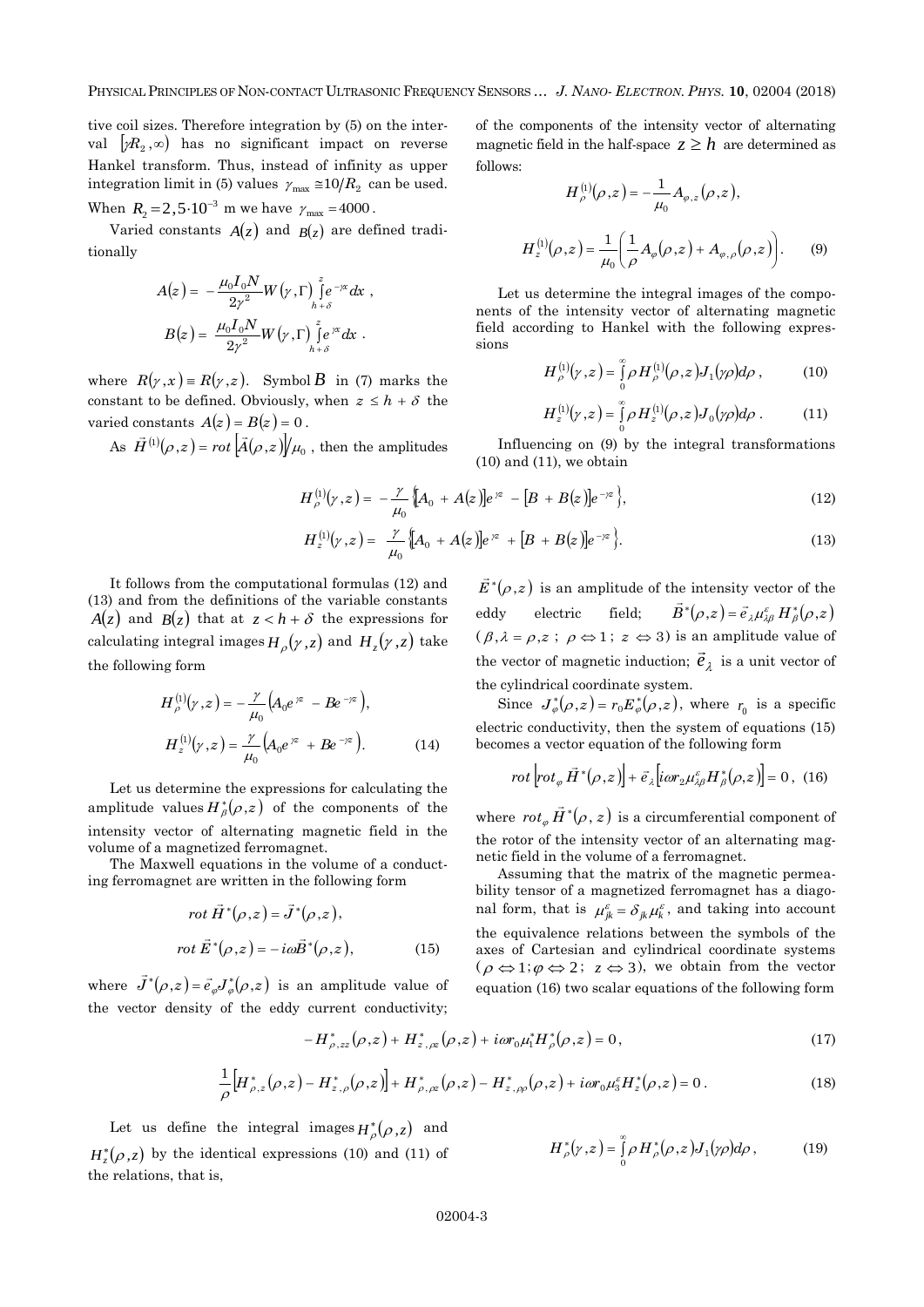S.YU. PLESNETSOV, R.P. MYGUSHCHENKO, ET AL. *J. NANO- ELECTRON. PHYS.* **[10](#page-0-2)**, [02004](#page-0-2) [\(2018\)](#page-0-2)

$$
H_z^*(\gamma,z) = \int_0^\infty \rho H_z^*(\rho,z) J_0(\gamma \rho) d\rho . \tag{20}
$$

Applying the integral transformation (19) to the

$$
-H_{\rho,zz}^*(\gamma,z) - \gamma H_{z,z}^*(\gamma,z) + i\omega r_0 \mu_1^* H_{\rho}^*(\gamma,z) = 0,
$$
\n(21)

equations of the following form

$$
\gamma H_{\rho,z}^*(\gamma,z) + \gamma^2 H_z^*(\gamma,z) + i\omega r_0 \mu_3^c H_z^*(\gamma,z) = 0.
$$
 (22)

From the equation (22) it follows that

$$
H_z^*(\gamma, z) = -\frac{\gamma}{\gamma^2 + i\omega r_0 \mu_3^c} H_{\rho, z}^*(\gamma, z). \tag{23}
$$

Substituting expression (23) into equation (21), we obtain

$$
H^*_{\rho,zz}(\gamma,z) - \zeta^2 H^*_{\rho}(\gamma,z) = 0, \qquad (24)
$$

where  $\zeta^2 = \mu_1^{\varepsilon} \left( \gamma^2 + i \omega r_0 \mu_3^{\varepsilon} \right) / \mu_3^{\varepsilon}$  is a square of the complex wave number.

The solution for the equation (24) would be

$$
H_{\rho}^{*}(\gamma, z) = Ce^{\zeta z} + De^{-\zeta z}, \qquad (25)
$$

where *C* and *D* are the constants to be determined.

Substituting expression (25) into the definition (23), we obtain a formula for calculating the integral image of the axial component of the intensity vector of alternating magnetic field in the volume of a ferromagnetic plate

$$
H_z^*(\gamma, z) = -\frac{\mu_1^{\varepsilon} \gamma}{\mu_3^{\varepsilon} \zeta} \Big( C e^{\zeta z} - D e^{-\zeta z} \Big), \tag{26}
$$

The alternating magnetic field in region No.2, where  $-\infty < z \leq -h$ , satisfies Maxwell's equations in vacuum, from which the vector equation follows

$$
rot \, rot \, \vec{H}^{(2)}(\rho, z) - k_0^2 \vec{H}^{(2)}(\rho, z) = 0 \,, \qquad (27)
$$

where  $\vec{H}^{(2)}(\rho,z)$  $\vec{H}^{(2)}(\rho,z)$  is an amplitude value of time-varying according to law  $e^{i\omega t}$  intensity vector of the magnetic field;  $k_0^2 = \omega^2 \mu_0 \chi_0;$   $\mu_0 = 4\pi \cdot 10^{-7}$  *H* / *m* и  $\chi_0 = 8.85 \cdot 10^{-12}$  *F /m* are magnetic and dielectric constants. From the vector equation (27) there follow two scalar equations

$$
-H^{(2)}_{\rho,zz}(\rho,z)+H^{(2)}_{z,\alpha}(\rho,z)-k_0^2H^{(2)}_{\rho}(\rho,z)=0\,,\,(28)
$$

$$
\frac{1}{\rho} \Big[ H^{(2)}_{\rho,z}(\rho,z) - H^{(2)}_{z,\rho}(\rho,z) \Big] + H^{(2)}_{\rho,\rho z}(\rho,z) - H^{(2)}_{z,\rho\rho}(\rho,z) - k_0^2 H^{(2)}_z(\rho,z) = 0 \ . \tag{29}
$$

As before, let us define the integral images of the vector components  $\vec{H}^{(2)}(\rho, z)$  by the following Hankel transforms

$$
H^{(2)}_{\rho}(\gamma,z) = \int_{0}^{\infty} \rho H^{(2)}_{\rho}(\rho,z) J_{1}(\gamma \rho) d\rho , \qquad (30)
$$

$$
H_z^{(2)}(\gamma,z) = \int_0^\infty \rho H_z^{(2)}(\rho,z) J_0(\gamma \rho) d\rho . \tag{31}
$$

Applying the integral transformation (30) to the equation (28), and the transformation (31) to the equation (29), we obtain the following system of ordinary differential equations

$$
-H^{(2)}_{\rho,zz}(y,z) - \gamma H^{(2)}_{z,z}(y,z) - k_0^2 H^{(2)}_{\rho}(y,z) = 0, \, (32)
$$

$$
(\gamma^2 - k_0^2) H_z^{(2)}(\gamma, z) + \gamma H_{\rho, z}^{(2)}(\gamma, z) = 0.
$$
 (33)

From the equation (33) it follows that

$$
H_z^{(2)}(\gamma,z) = -\frac{\gamma}{\gamma^2 - k_0^2} H_{\rho,z}^{(2)}(\gamma,z).
$$
 (34)

Substituting expression (34) into the equation (32), we obtain an equation for determining the integral  $\mathrm{image}\, H^{(2)}_{\rho}(\gamma,z)$ :

$$
H^{(2)}_{\rho,zz}(y,z) - (y^2 - k_0^2)H^{(2)}_{\rho}(y,z) = 0, \qquad (35)
$$

The main contribution to the numerical values of the inverse Hankel transform is made by fragments of the integrand at the values  $\gamma \in (500, 1500)$ . The latter allows us to state that at frequencies of hundreds of kilohertz – units of megahertz a strong inequality is always realized  $\gamma^2 >> k_0^2$ . Then the solution for the equation (35) in the area  $-\infty < z \le -h$  is as follows:

$$
H_{\rho}^{(2)}(\gamma, z) = M e^{\gamma z}, \qquad (36)
$$

where  $M$  is a constant. Applying  $(36)$  to the definition (34) considering that  $\gamma^2 \gg k_0^2$  we receive

$$
H_z^{(2)}(\gamma, z) = -M e^{\gamma z}.
$$
 (37)

The constants *B*, *C*, *D* and *M* from boundary conditions on surfaces  $z = \pm h$ 

$$
H_{\rho}^{(1)}(\gamma, h) - H_{\rho}^{*}(\gamma, h) = 0,
$$
  
\n
$$
\mu_{0} H_{z}^{(1)}(\gamma, h) - \mu_{3}^{\varepsilon} H_{z}^{*}(\gamma, h) = 0,
$$
  
\n
$$
H_{\rho}^{*}(\gamma, -h) - H_{\rho}^{(2)}(\gamma, -h) = 0,
$$

equation (17), and the equation (18) to the transformation (20) we obtain a system of ordinary differential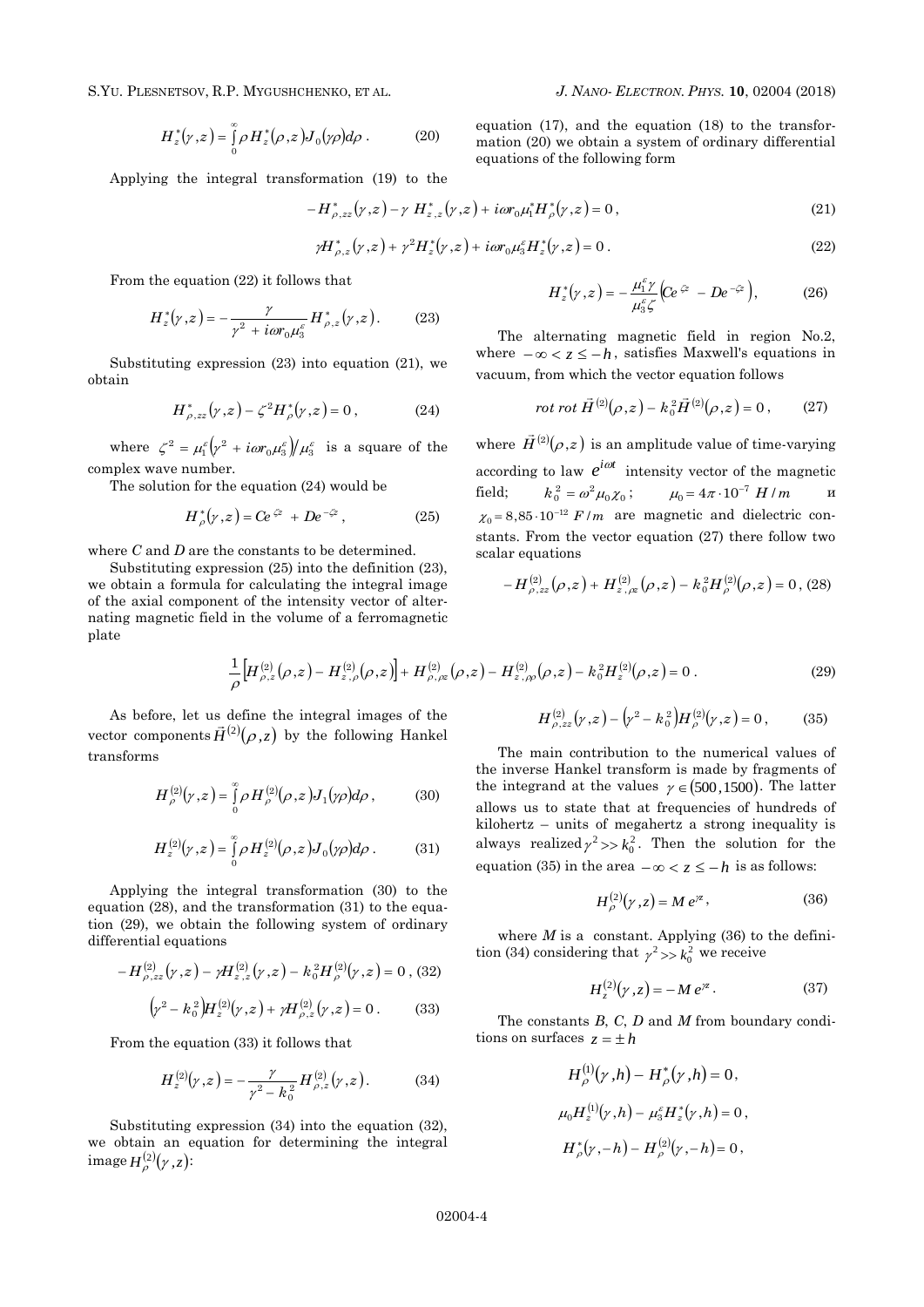PHYSICAL PRINCIPLES OF NON-CONTACT ULTRASONIC FREQUENCY SENSORS … *J. NANO- ELECTRON. PHYS.* **[10](#page-0-2)**, [02004](#page-0-2) [\(2018\)](#page-0-2)

$$
\mu_3^{\varepsilon} H_z^*(\gamma, -h) - \mu_0 H_z^{(2)}(\gamma, -h) = 0.
$$
 (38)

The system of equations (38) is solved for constants to be defined in the only way.

$$
C = -2\gamma A_0 e^{\gamma h} \frac{\beta_1 e^{\zeta h}}{\mu_0 \left(\beta_1^2 e^{\frac{2\zeta h}{\zeta}} - \beta_2^2 e^{-\frac{2\zeta h}{\zeta}}\right)},
$$
  

$$
D = 2\gamma A_0 e^{\gamma h} \frac{\beta_2 e^{-\zeta h}}{\mu_0 \left(\beta_1^2 e^{\frac{2\zeta h}{\zeta}} - \beta_2^2 e^{-\frac{2\zeta h}{\zeta}}\right)},
$$
(39)

where  $\beta_1 = 1 + \mu_1^{\varepsilon} \gamma / (\mu_0 \zeta); \ \beta_2 = 1 - \mu_1^{\varepsilon} \gamma / (\mu_0 \zeta).$ 

Let us consider the case in which  $h \gg R_2$ . In this case, the ferromagnetic layer can be considered as a half-space (Fig. 2). Between the axial coordinates *z* (Fig. 2) and *z* (Fig. 1) there is an obvious relationship:  $z = z' + h$ . When  $h \to \infty$ :

$$
H_{\rho}^{*}(\gamma, z') = \frac{I_{0}N}{\gamma}W(\gamma, \Gamma)\frac{\zeta e^{\zeta z'}}{\left(\zeta + \mu_{1}^{\varepsilon}\gamma/\mu_{0}\right)},
$$

$$
H_{z}^{*}(\gamma, z') = -\frac{I_{0}N}{\gamma}W(\gamma, \Gamma)\frac{\mu_{1}^{\varepsilon} \gamma e^{\zeta z'}}{\mu_{3}^{\varepsilon}\left(\zeta + \mu_{1}^{\varepsilon}\gamma/\mu_{0}\right)}.
$$
(40)



**Fig.** 2 – The model representation in the case of  $h \gg R_2$ 

Unknown functions  $H_{\rho}^{*}(\rho, z')$  and  $H_{z}^{*}(\rho, z')$  are determined by the inverse Hankel transformations, that is,

$$
H_{\rho}^*(\rho, z') = \int_{0}^{\infty} \gamma H_{\rho}^*(\gamma, z') J_1(\gamma \rho) d\gamma
$$
  

$$
H_z^*(\rho, z') = \int_{0}^{\infty} \gamma H_z^*(\gamma, z') J_0(\gamma \rho) d\gamma
$$
 (41)

Substituting the expressions (40) into the transformations (41), we obtain the following calculation formulas for physical components of the complex-valued components of the intensity vector of alternating magnetic field:

$$
Re\,H_{\rho}^{*}(\rho,z') \cong \frac{I_{0}N}{R_{2}} \int_{0}^{x_{\text{max}}} Re\left(\frac{\zeta^{*}e^{\zeta^{*}z^{*}}}{\zeta^{*}+\mu_{1}^{\varepsilon}x/\mu_{0}}\right) W(x,\Gamma^{*})J_{1}(x\rho^{*})dx
$$
\n
$$
Re\,H_{z}^{*}(\rho,z') \cong -\frac{I_{0}N\,\mu_{1}^{\varepsilon}X_{\text{max}}}{R_{2}\,\mu_{3}^{\varepsilon}} \int_{0}^{x_{\text{max}}} Re\left(\frac{xe^{\zeta^{*}z^{*}}}{\zeta^{*}+\mu_{1}^{\varepsilon}x/\mu_{0}}\right) W(x,\Gamma^{*})J_{0}(x\rho^{*})dx \tag{42}
$$

where  $x = \gamma R_2$  is a dimensionless integral transformation parameter;  $\zeta^* = \sqrt{\mu_1^{\varepsilon}} \left( x^2 + i \omega r_0 \mu_3^{\varepsilon} R_2^2 \right) / \mu_3^{\varepsilon}$  is a dimensionless complex wave number;  $z^* = z'/R_2$  is a dimensionless axial coordinate; is a set of dimensionless geometric parameters of the source of alternating magnetic field, that is, the set of values  $R_2^* = 1$ ,  $R_1^* = R_1/R_2$ ,  $\delta^* = \delta/R_2$ ,  $b^* = b/R_2$ ;  $\rho^* = \rho/R_2$  is a dimensionless radial coordinate. The symbol  $x_{max} = \gamma_{max} R_2$  defines the value, which is determined from  $W(\gamma, \Gamma)$ .

By the formulas (42) calculations were made with the value of  $x_{max} = 20$ . In this case, the integral was replaced by the algebraic sum of the mean values of the integrands within each section. When performing the calculations, the following parameters were recorded::  $R_2 = 3,5 \cdot 10^{-3} \text{ m}; \quad R_1 = 0,5 R_2; \quad b = 0,5 R_2; \quad \delta = 0,1 R_2;$  $I_0 = 60 A;$  $N = 10;$  $\mu_1^{\varepsilon} = \mu_3^{\varepsilon} = 30\mu_0;$  $\mu_0 = 4\pi \cdot 10^{-7}$   $H/m$ ;  $r_0 = 15$   $mS/m$ .

On the surface of a ferromagnet, with small nega-

tive values of the axial coordinate *z* , the nature of the variation of the real values of the components  $H_{\rho}^{*}(\rho, z')$  and  $H_{z}^{*}(\rho, z')$  in the region  $\rho/R_2 \ge 0$  can also be explained by the Fig. 3. The dashed curve in Fig. 3 shows the power line of alternating magnetic field. At each moment of time and at any point in the space, the vector  $\vec{H}^*(\rho,z')$  is oriented along the tangent to this line.

With further immersion into the depth of the ferromagnetic half-space, the real values of the components  $H_{\rho}^{*}(\rho,z')$  and  $H_{z}^{*}(\rho,z')$  rapidly decrease to zero, after which the sign of the real part of alternating magnetic field is inversed. As the cyclic frequency increases, the plane  $z' = z'_0$  of zero values (the sign inversion plane) of the real value of the intensity vector components of alternating magnetic field begins approaching to the plane $z' = 0$ . In addition, in the region  $z'_0 \leq z' \leq 0$  with frequency increase, there is an increase in the real values of the radial component  $H_{\rho}^{*}(\rho,z')$  and a decrease in the actual values of the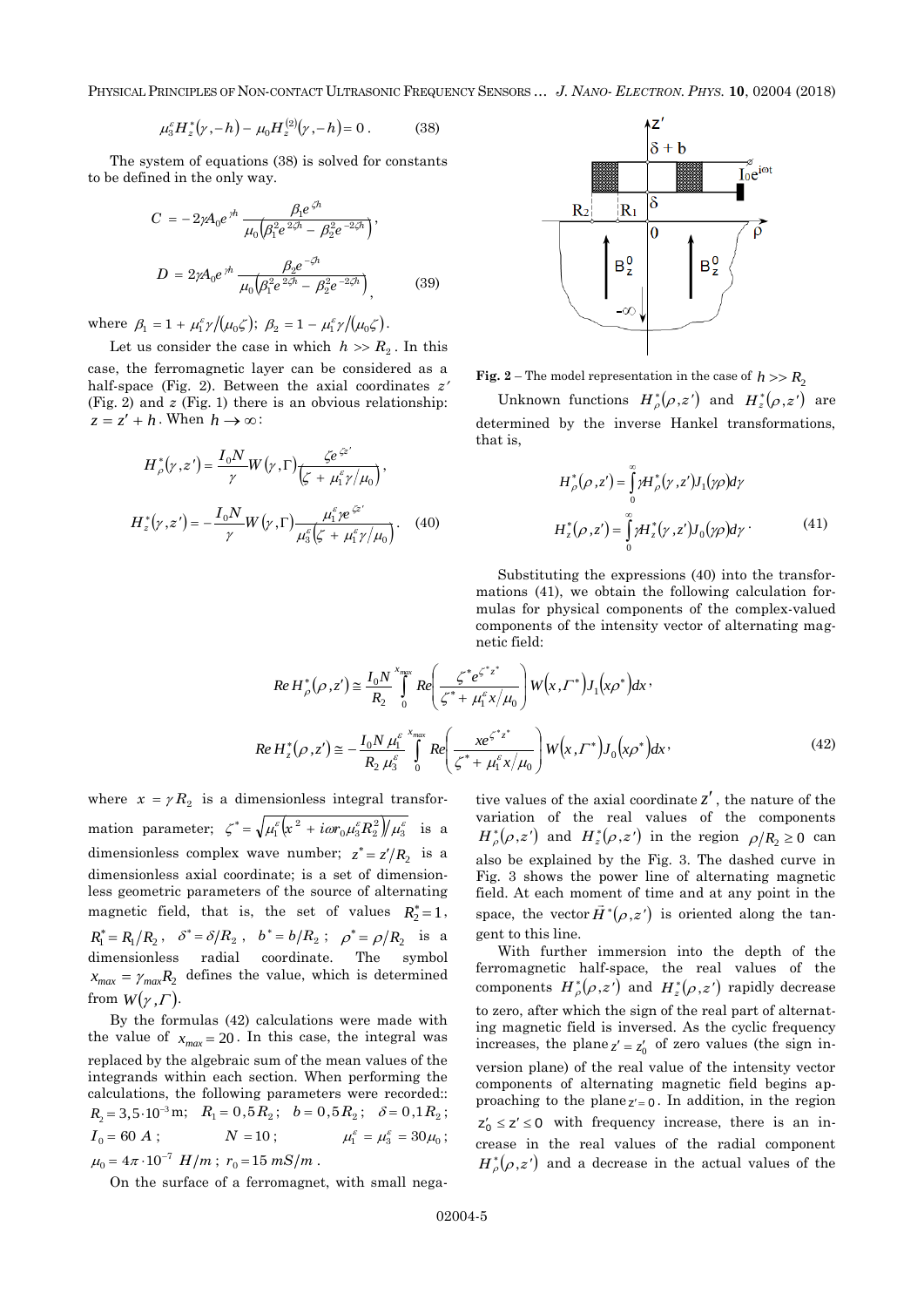axial component  $H_z^*(\rho, z')$ . This can be interpreted as "flattening" or squeezing out the alternating magnetic field of the inductor from the volume of a currentconducting ferromagnet. Obviously, all these effects are due to eddy currents conductivity  $J_{\varphi}^{*}(\rho,z')$ , which generates alternating magnetic field  $\overrightarrow{H}^*(\rho,z')$  in the volume of a layer of a current-conducting ferromagnet.



**Fig. 3** – To the explanation of the features of the change in the values of the intensity vector components of the magnetic field of the inductor

From the first equation of the system of Maxwell's equations (15) it follows that

$$
J_{\varphi}^*(\rho, z') = rot_{\varphi} \vec{H}^*(\rho, z'), \qquad (43)
$$

where  $rot_{\varphi}\vec{H}^{*}(\rho,z)$  $\overline{\phantom{a}}$ is a circumferential component of the vector  $rot\vec{H}^*(\rho,z')$ . Substituting the expression (42) into the definition (43), after performing the differentiation operation under the integral sign, we obtain the following expression for calculating the real part of the complex value  $J^*_{\varphi}(\rho, z')$ :

$$
\begin{aligned} &\text{Re}\,J_{\varphi}^*(\rho,z') \cong \\ &\cong \int_{0}^{x_{\text{max}}} \text{Re}\bigg[\frac{\left(\zeta^{*2} - \mu_1^{\varepsilon}x^2/\mu_3^{\varepsilon}\right)}{\left(\zeta^{*} + \mu_1^{\varepsilon}x/\mu_0\right)} e^{\zeta^{*}z^{*}}\bigg] W\big(x,\Gamma^{*}\big)J_{1}\big(x\rho^{*}\big)dx \end{aligned} \tag{44}
$$

The analysis of the calculations results using formula (44) allows to conclude that the plane coordinate  $z'_{0J}$  of zero values of the real part of the complex density of the eddy current of conductivity does not coincide with the plane coordinate  $z'_0$  of the inversion of the sign of the real values of the components of the intensity vector of alternating magnetic field.

Ponderomotive effect of electromagnetic field over a metallic sample is defined by surface densities of Maxwell forces  $\sigma_{z\rho}^M(\rho,t) = B_z^0 H_\rho^*(\rho,0)e^{i\omega t}$ and  $\sigma_{zz}^M(\rho,t) = 0.5 B_z^0 H_z^*(\rho,0) e^{i\omega t}$ , where  ${H}_{\beta}^{\ast}\big(\rho\,,0\big)$  $(\beta = \rho, z)$  are amplitude values of the components of the intensity vector of alternating magnetic field in the volume of the metal, determined on the surface  $z' = 0$ of a metallic half-space.

The amplitude values of the components of the vector of the volume density of Lorentz forces are determined by the following expressions  $f_{\rho}^{L}(\rho, z') = B_z^0 J_{\varphi}^*(\rho, z'), \qquad f_z^{L}(\rho, z') = 0$ , where  $J_{\varphi}^*(\rho, z')$  is an amplitude value of the surface density of the eddy current conductivity.

In a ferromagnetic metal, in addition to the deformations that are created by the ponderomotive action of the electromagnetic field, deformations appear due to the direct magnetostrictive effect or Joule effect. These deformations can be associated with Joule forces or magnetostrictive forces that are on the surface and in the volume of a ferromagnet. The surface density of Joule forces is determined by the following expressions:

$$
\sigma_{z\rho}^{D}(\rho,t) = \frac{m_{1} - m_{2}}{2\mu_{3}^{\varepsilon}} B_{z}^{0} H_{\rho}^{*}(\rho,0) e^{i\omega t},
$$

$$
\sigma_{zz}^{D}(\rho,t) = \frac{m_{1}}{\mu_{3}^{\varepsilon}} B_{z}^{0} H_{z}^{*}(\rho,0) e^{i\omega t}. \qquad (45)
$$

If  $B_z^0/\mu_3^{\varepsilon} \cong H_z^0$ , where  $H_z^0$  approximately corresponds to the magnetic field at the middle of the region of irreversible displacements of the domain walls on the initial magnetization curve [2], then the following estimate of the magnetostrictive constants is made:  $m_1 \leq 0, 1$  *H*/*m*,  $m_2 \approx -m_1/2$ .

In the volume of a ferromagnet, the Joule forces are characterized by a volume density vector  $\vec{f}^D(\rho, z')e^{i\omega t}$ , for which the amplitude values of components are determined by the following expressions:

$$
f_{\rho}^{D}(\rho,z) = \frac{\partial \sigma_{\rho\rho}^{D}(\rho,z)}{\partial \rho} + \frac{\partial \sigma_{\rho z}^{D}(\rho,z)}{\partial z} + \frac{1}{\rho} \Big[ \sigma_{\rho\rho}^{D}(\rho,z) - \sigma_{\varphi\varphi}^{D}(\rho,z) \Big],
$$
(46)

$$
f_z^D(\rho,z) = \frac{\partial \sigma_{z\rho}^D(\rho,z)}{\partial \rho} + \frac{1}{\rho} \sigma_{z\rho}^D(\rho,z) + \frac{\partial \sigma_{zz}^D(\rho,z)}{\partial z}.
$$
 (47)

Amplitude values of the surface densities  $\sigma_{z\rho}^D(\rho,z)$ and  $\sigma_z^D(\rho, z)$  are given by the relations (45), in which instead of the values  $H^*_{\beta}(\rho,0)$   $(\beta = \rho,z)$  it is necessary to use the components  $H^*_{\beta}(\rho,z')$ . The surface densities of the Joule forces  $\sigma_{\rho\rho}^D(\rho,z')$  and  $\sigma_{\varphi\varphi}^D(\rho,z')$  are defined as follows:  $\sigma_{\rho\rho}^D(\rho, z') = \sigma_{\varphi\varrho}^D(\rho, z')$  $=\big(m_{2}\big/\mu_{3}^{\varepsilon}\big) B_{z}^{\,0}H_{z}^{\,\ast}\big(\rho\,,z^{\,\prime}\big)\,.$ 

After determining the Hankel integral images of the amplitude values of the intensity vector components of alternating magnetic field and the eddy current conductivity in the volume of a ferromagnet, we can write the relations for calculating the integral images of the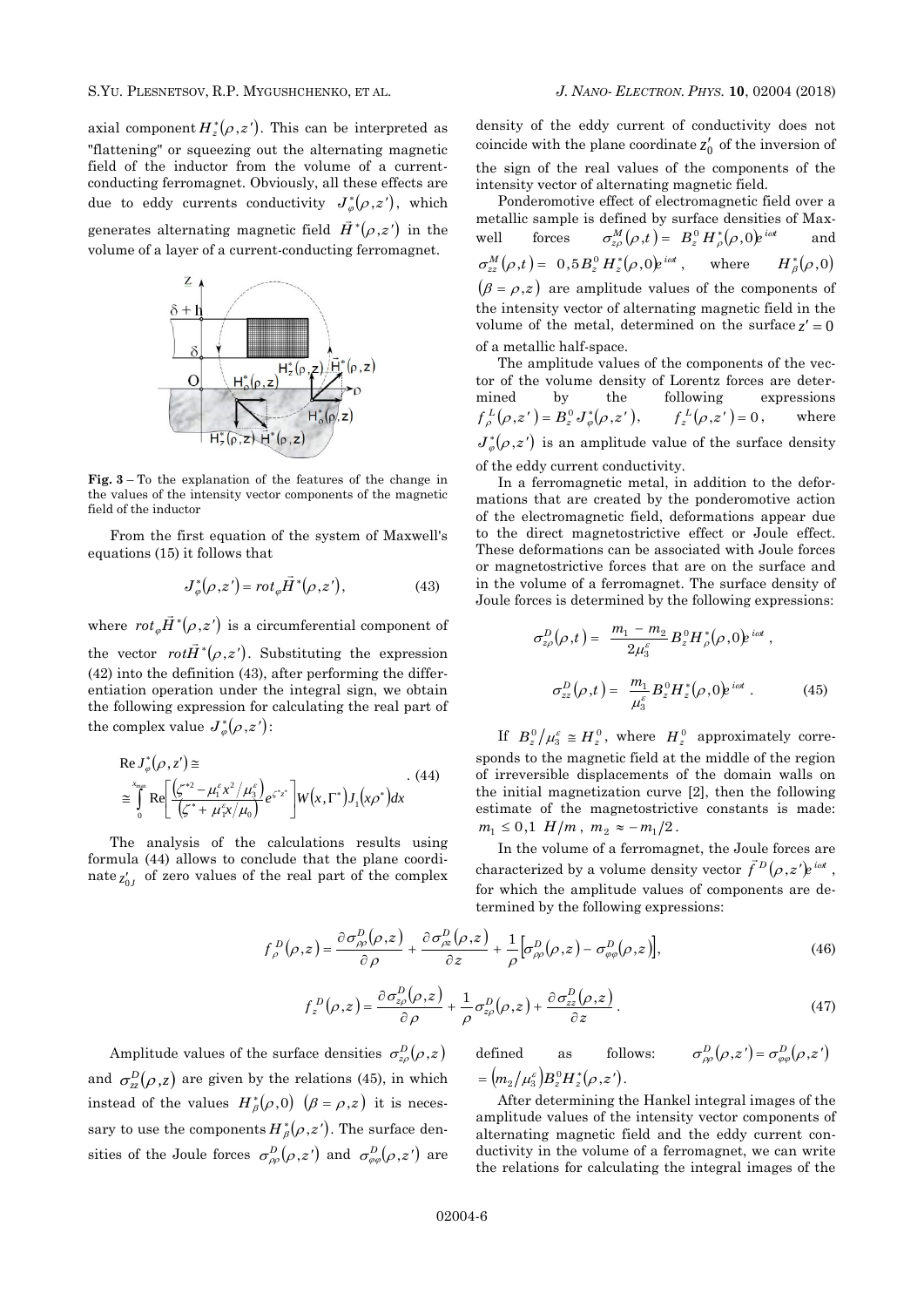PHYSICAL PRINCIPLES OF NON-CONTACT ULTRASONIC FREQUENCY SENSORS … *J. NANO- ELECTRON. PHYS.* **[10](#page-0-2)**, [02004](#page-0-2) [\(2018\)](#page-0-2)

force factors that are in the skin layer and in the volume of magnetized, anisotropic based on magnetic properties metal, and which are sources of ultrasonic waves

а) ponderomotive forces of the electromagnetic field

$$
\sigma_{z\rho}^M(\gamma,0) = \frac{I_0 N B_z^0}{\gamma} \cdot \frac{\zeta W(\gamma,\Gamma)}{\zeta + \mu_1^{\varepsilon} \gamma / \mu_0};
$$

$$
\sigma_{zz}^{M}(\gamma,0) = -\frac{I_0 N B_z^0}{\gamma} \cdot \frac{\mu_1^{\varepsilon} \gamma / \mu_3^{\varepsilon}}{\left(\zeta + \mu_1^{\varepsilon} \gamma / \mu_0\right)} W(\gamma,\Gamma); \quad (48)
$$

$$
f_{\rho}^{L}(\gamma,z) = \frac{I_0 N B_z^0}{\gamma} \cdot \frac{i \omega r_2 \mu_1^{\varepsilon}}{\left(\zeta + \mu_1^{\varepsilon} \gamma / \mu_0\right)} W(\gamma,\Gamma) e^{\zeta z};
$$

$$
f_{z}^{L}(\gamma,z) = 0; \quad (49)
$$

b) surface and volume Joule forces:

$$
\sigma_{z\rho}^{D}(\gamma) = \frac{(m_{1} - m_{2})}{2\mu_{3}^{\varepsilon}} \frac{I_{0}N B_{z}^{0}}{\gamma} \frac{\zeta W(\gamma, \Gamma)}{\left(\zeta + \mu_{1}^{\varepsilon}\gamma/\mu_{0}\right)};
$$
\n
$$
\sigma_{zz}^{D}(\gamma) = -\frac{m_{1}}{\mu_{3}^{\varepsilon}} \frac{I_{0}N B_{z}^{0}}{\gamma} \frac{\mu_{1}^{\varepsilon}\gamma/\mu_{3}^{\varepsilon}}{\left(\zeta + \mu_{1}^{\varepsilon}\gamma/\mu_{0}\right)} W(\gamma, \Gamma); \tag{50}
$$

$$
f_{\rho}^{D}(\gamma, z') \approx \frac{(m_{1} - m_{2})}{2\mu_{3}^{\varepsilon}} B_{z}^{0} \frac{\zeta}{\gamma} I_{0} N W_{K}(\gamma, \Gamma) e^{\zeta z'};
$$
\n(51)

$$
f_z^D(\gamma, z') \approx \left[ \frac{(m_1 - m_2)}{2\mu_3^{\epsilon}} - \frac{m_1\mu_1^{\epsilon}}{(\mu_3^{\epsilon})^2} \right] B_z^0 I_0 N W_K(\gamma, \Gamma) e^{\zeta z'}.
$$
 (52)

Expressions (51) and (52) are written under the assumption that  $|\zeta| \gg \gamma$ . Indeed, with moderate specific electrical conductivity  $r_0 \approx 10 \, mS/m$  and magnetic permeability  $\mu_1^{\varepsilon} \cong \mu_3^{\varepsilon} = 30 \mu_0 = 3{,}77 \cdot 10^{-5}$  *m* the product is  $\omega r_0 \mu_3^{\varepsilon} = 2.37 \cdot 10^9 f_{MHz}$ , where  $f_{MHz}$  is the value of the cyclic frequency in megahertz, in this case  $\gamma^2 \leq \gamma^2_{\rm max} = 1, 6 \cdot 10^7$  .

The ratio  $\gamma^2/(\omega r_0 \mu_3^{\varepsilon}) \leq 6{,}75 {\cdot}10^{-3}/f_{MHz}$  decreases with increasing frequency and becomes significantly less than unity, starting at a frequency of 100 kilohertz. For this reason  $\xi^2 = \gamma^2 + i\omega r_0 \mu_3^{\varepsilon} \equiv i\omega r_0 \mu_3^{\varepsilon}$  and  $\zeta^2 = i\omega r_0 \mu_1^{\varepsilon}$ , provided that  $|\zeta| \gg \gamma$ .

It follows from the calculated formulas (48) - (52) that

$$
\frac{\sigma_{zp}^M(\gamma)}{\sigma_{zp}^D(\gamma)} = \frac{2\mu_3^{\varepsilon}}{m_1 - m_2}, \quad \frac{\sigma_{zz}^M(\gamma)}{\sigma_{zz}^D(\gamma)} = \frac{\mu_3^{\varepsilon}}{m_1}.
$$
 (53)

If the magnetostrictive constants  $m_1$  and  $m_2$  are not less than  $0,1H/m$ , then  $\mu_3^{\varepsilon} = 30 \mu_0 = 3{,}77 \cdot 10^{-5}$  *H* / *m*, the ratio of the surface densities of the ponderomotive forces of the electromagnetic field and the Joule forces, determined by expressions (53), take the following values  $\sigma_{z\rho}^{M}\big(\gamma\big)\!\big/\sigma_{z\rho}^{D}\!\big(\gamma\big) = 5,03\!\cdot\!10^{-4}$ and

 $\sigma_{zz}^M(\gamma)/\sigma_{zz}^D(\gamma) = 3.77 \cdot 10^{-4}$ . Since the ratio of bulk densities is  $f^L_{\rho}(\gamma)/f^D_{\rho}(\gamma) = 2\mu_3^{\varepsilon}/(m_1 - m_2) = 5.03 \cdot 10^{-4}$ , it can be concluded that with a correctly selected magnetization field of the ferromagnet, the Joule forces, namely the direct magnetostrictive effect, is the dominant mechanism for the formation of deformations in the electromagnetic method of excitation of ultrasonic waves in ferromagnetic metals. Naturally, there are no magnetostrictive effects in the non-ferromagnetic metals and the only mechanism for excitation of ultrasonic waves is the ponderomotive force of the electro-

Obviously, the surface densities of Joule forces  $\sigma_{z\rho}^D(\rho)$  and  $\sigma_{zz}^D(\rho)$  in the given model situation depend on the radial variable  $\rho$  in the same way as the components  $H^*_{\rho}(\rho,0)$  and  $H^*_{z}(\rho,0)$ . In other words, they change on the surface  $z' = 0$  in the same way as the dependences under the numbers 1 in Fig. 4 and Fig. 5. From this obvious fact it follows that at frequencies when the sign of alternating magnetic field is reversed  $f \ge 100$  kHz and  $\rho > 0$  a strong inequality is satis- $\text{fied}\left|\sigma_{z\rho}^{D}\!\left(\rho\right)\right|\!\gg\! \left|\sigma_{zz}^{D}\!\left(\rho\right)\right|.$ 

The real parts of the volume density vector components of Joule forces are determined by the following expressions

$$
\operatorname{Re} f_{\rho}^{D}(\rho, z') \cong \frac{I_{0} N B_{z}^{0}}{2\mu_{3}^{\epsilon} R_{2}^{2}} (m_{1} - m_{2}) \int_{0}^{x_{\text{max}}} \operatorname{Re} \left( \frac{i\omega r_{0} \mu_{1}^{\epsilon} R_{2}^{2}}{\zeta^{*} + \mu_{1}^{\epsilon} x/\mu_{0}} e^{\zeta^{*} z^{*}} \right) W(x, \Gamma^{*}) J_{1}(x \rho^{*}) dx ,
$$
  
\n
$$
\operatorname{Re} f_{z}^{D}(\rho, z') \cong \frac{I_{0} N B_{z}^{0}}{2\mu_{3}^{\epsilon} R_{2}^{2}} [m_{1}(1 - 2\mu_{1}^{\epsilon}/\mu_{3}^{\epsilon}) - m_{2}] \int_{0}^{x_{\text{max}}} \operatorname{Re} \left( \frac{\zeta^{*} x}{\zeta^{*} + \mu_{1}^{\epsilon} x/\mu_{0}} e^{\zeta^{*} z^{*}} \right) W(x, \Gamma^{*}) J_{0}(x \rho^{*}) dx .
$$
 (54)

magnetic field.

The formula (54) allowed to calculate and investigate the changes in radial and axial volumetric Joule force density vector components for the case of altering magnetic field, which changes with frequencies of 100 kHz and 1 MHz. The value of the magnetic induc-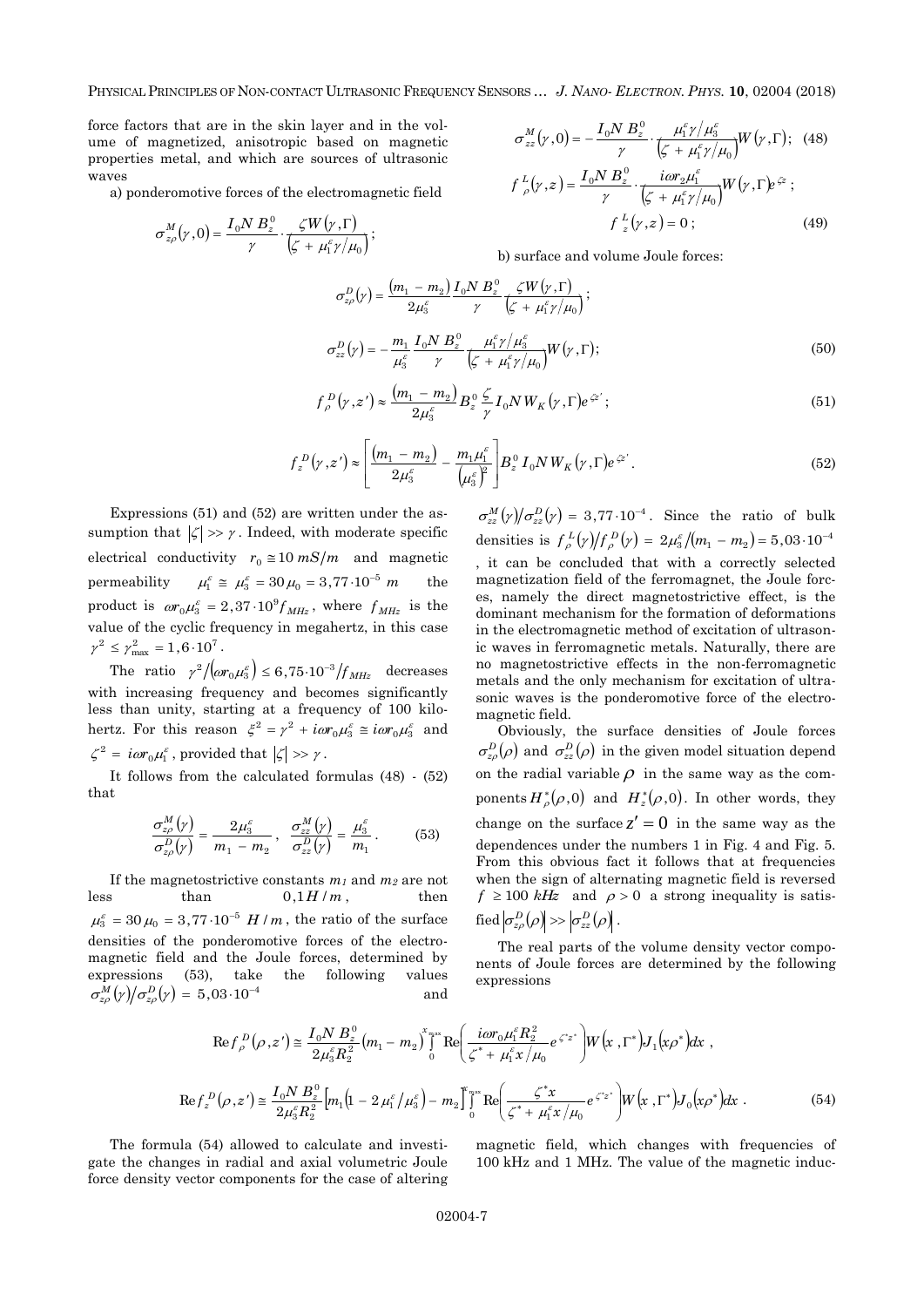tion of the bias field is  $B_z^0 = 1T$ . Magnetostrictive constants are  $m_1 = 0.1$  *H*/*m*,  $m_2 = -m_1/2$ . As in the calculations of the magnetic field distributions and the eddy current of conductivity, a pronounced skin effect is clearly observed. The eddy currents in the volume of the ferromagnet push the magnetic field of the inductor to the surface of the current-conducting half-space. The layer thickness, in which noticeable values of the components of the bulk density of Joule's forces are observed, decreases sharply with increasing frequency. Since the axial component of the intensity vector of the alternating magnetic field decreases faster than the radial component, the radial component of the Joule force volume density vector in an axially magnetized ferromagnet increases somewhat, and the values of the axial component practically do not change with increasing frequency. It is quite clearly seen that the levels of the axial component of the bulk density vector are almost 30 times smaller than the values of the radial component. Thus, the following inequality  $f_{\rho}^{D}(\rho,z') \gg |f_{z}^{D}(\rho,z')|$  is satisfied at frequencies

 $f \geq 100$  kHz and with  $\rho > 0$ . Within the framework of the studied model it can be stated that the elastic deformations of a ferromagnet are mainly created by the radial components of the surface and bulk Joule forces, that is, components  $\sigma_{z\rho}^D(\rho)$  and  $f_{\rho}^D(\rho, z').$ 

From the analysis of the presented model studies it also follows that the force impact that appears when the electromagnetic field is transformed in the field of ultrasonic vibrations in the skin layer of ferromagnetic metals, are formed in a small region with a radial dimension that does not exceed  $(3 \div 4)R_2$ . The latter makes it possible to apply integral transformations along a radial coordinate, for example, when solving problems of electromagnetic excitation of harmonic Rayleigh waves.

### **CONCLUSIONS**

1. The physical principles of the creation of noncontact ultrasonic frequency sensors are developed, which convert a high-frequency controlled electromagnetic field into the field of elastic oscillations in the volume of a dynamically deformed micro-thick layer of an electrically conductive ferromagnet, taking into account the coupling of elastic and magnetic fields that allow the non-contact control and determination of the physical properties of nanostructured and film materials with the help of ultrasonic waves. Expressions for the force factors calculation that appear during the electromagnetic excitation of ultrasonic waves in the current-conducting axially magnetized skin layer of a ferromagnet are determined explicitly.

2. It is shown that the main contribution to the physical transformation is made by the ponderomotive forces of the electromagnetic field and the Joule forces, which correspond to elastic deformations appearing as a result of the demonstration of a direct magnetostrictive effect in the micro-thick layer of a ferromagnetic metal. With an optimal choice of the magnitude of the constant bias field, the Joule forces are almost four orders of magnitude greater than the ponderomotive forces produced by the electromagnetic field. It was established that the surface and bulk Joule forces participate in the same degree in the formation of dynamic deformations of an axially magnetized ferromag-net.

3. The inverse proportional relationship between the frequency of the electromagnetic field and the thickness of the skin layer of the ferromagnetic material in which the transformation takes place, allows maintaining layer-bylayer control and determining the physical and elastic properties of the material by changing the frequency of the current feeding the sensor.

4. It is established that the radially oriented Joule forces in an axially magnetized thin surface layer of a ferro-magnet at frequencies of the order of one megahertz are almost thirty times greater than axially oriented forces and that means that they dominate during the formation of ultrasonic high-frequency oscillations.

# **Физические основы создания бесконтактных ультразвуковых частотных сенсоров для исследования нанокристаллических ферромагнитных материалов**

С.Ю. Плеснецов<sup>1</sup>, Р.П. Мигущенко<sup>1</sup>, О.Н. Петрищев<sup>2</sup>, Г.М. Сучков<sup>1</sup>, А.Л. Хрипунова<sup>1</sup>

<sup>1</sup> *Национальный технический университет «Харьковский политехнический институт», ул. Кирпичева, 2, 61002 Харьков, Украина*

<sup>2</sup> *Национальный технический университет Украины "Киевский политехнический институт им. И. Сикорского", пр. Победы, 37, 03056 Киев, Украина*

Разработана математическая модель по определению силовых воздействий, формируемых при преобразовании электромагнитного поля в поле ультразвуковых колебаний в скин-слое электропроводного ферромагнитного материала анизотропного по магнитной проницаемости. Установлены основные факторы, определяющие возбуждаемое акустическое поле с учетом допустимых ограничений. Показано, что основной вклад в энергетику акустических колебаний вносит магнитострикционная составляющая материала скин-слоя, в котором происходит преобразование высокочастотного электромагнитного поля в акустическое.

**Ключевые слова:** Математическая модель, Преобразование полей, Граничная задача, Скин-слой металла, Ферромагнетик, Электропроводный материал, Упругие колебания, Электромагнитное поле, Силовое воздействие.